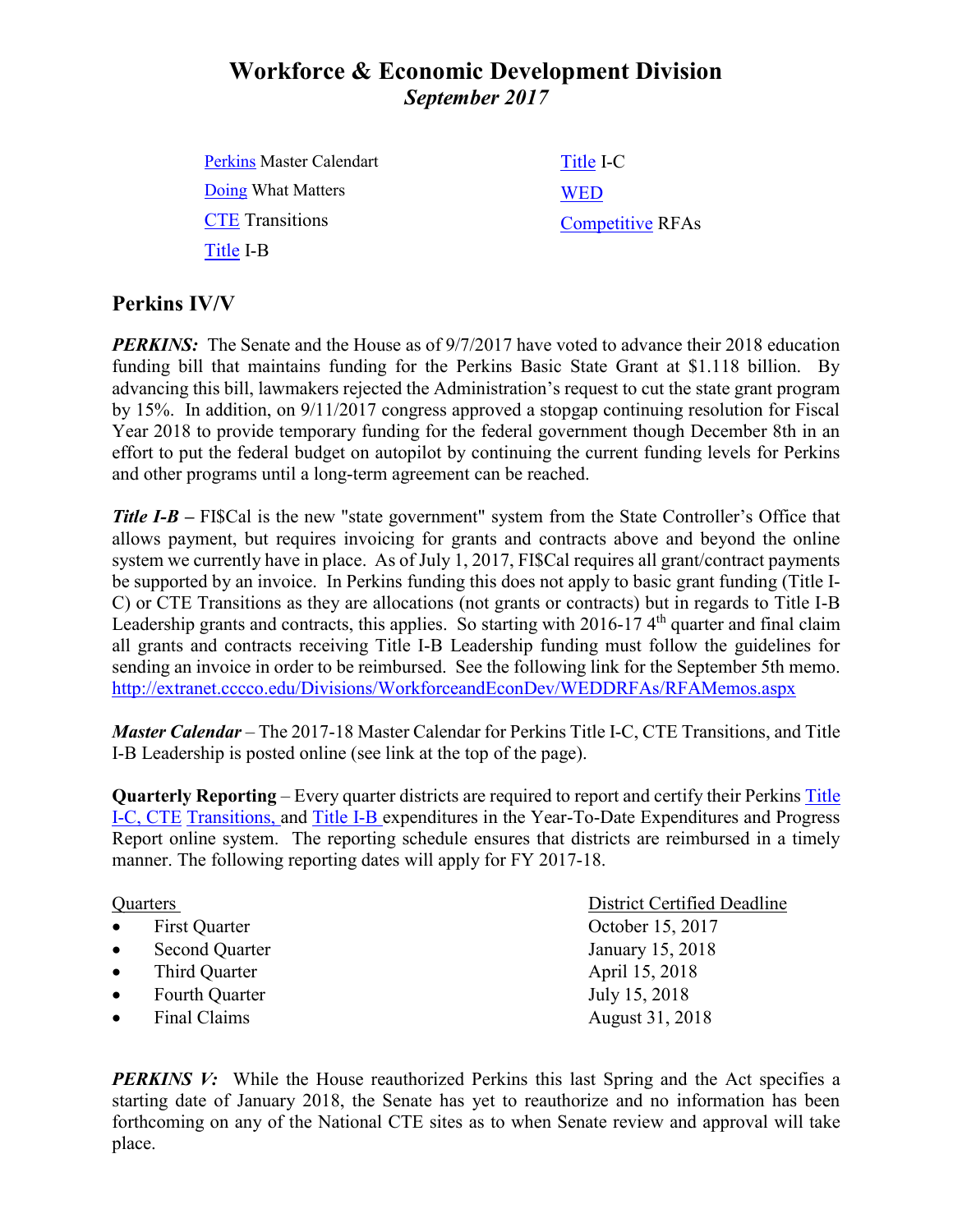## **Strong Workforce Program Rollout Round 2**

The following are links to Strong Workforce plan submittal, instructions, allocations, and FAQs.

[Memo](http://extranet.cccco.edu/Portals/1/WED/WEDDRFA/RFAMemos/SWP_Round2_Rollout_Local_and_Regional_Template_and_Reporting.pdf) Regarding Submitting 2017-18 plans in "Nova."

[Nova](http://doingwhatmatters.cccco.edu/portals/6/docs/sw/SWP%20Round%202%20Manual.pdf) System Instructions

[Memo](http://doingwhatmatters.cccco.edu/portals/6/docs/sw/Strong%20Workforce%20Program%20Allocation%20for%202017-2018.pdf) Regarding District and Regional Allocations for Round 2.

[Round 2](http://doingwhatmatters.cccco.edu/portals/6/docs/sw/SWP%20v2%20FAQsM) FAQs

## **DSN/SN/Regional Consortia/Centers for Excellence 2018-2019 Funding**

As specified in the original competitive RFAs, applications for the above funding sources could be renewed annually for up to an additional 4 years contingent on successful completion of required outcomes and availability of funding. The current fiscal year 2017-18 will be the fifth year of funding and so within the current year competitive RFAs will go out for these funding sources for 2018-19. Tentatively January is the scheduled timeframe for RFA release.

## **Adult Education Block Grant (AEBG)**

Latest News 9/13/17 – The link below is to the AEBG newsletter focusing on the beginning-ofthe-year letter which includes important information about the coming year (including new data and accountability guidance); reports on data collection trainings that start on Sept. 26-27 in Burbank and continue through November; resources relating to the ending of deferred action for childhood arrivals (DACA) program; listing of upcoming webinars; and other events. *[AEBG](http://myemail.constantcontact.com/More-on-AEBG--Beginning-of-the-Year-Letter-Released--Register-for-the-Regional-Trainings--Resources-Relating-to-End-of-DACA--AEB.html?soid=1114865855964&aid=RHZvjw_McZE)  [Newsletter](http://myemail.constantcontact.com/More-on-AEBG--Beginning-of-the-Year-Letter-Released--Register-for-the-Regional-Trainings--Resources-Relating-to-End-of-DACA--AEB.html?soid=1114865855964&aid=RHZvjw_McZE)*

### **Guided Pathways**

The Chancellor's Office is announced the first phase of the California Community Colleges Guided Pathways endeavor. This effort will be th[e Guided Pathways Award Program,](http://iepi.cccco.edu/Portals/0/SB85_2017-2018%28pgs_26-31%29.pdf) in which all participating colleges will receive fiscal allocations over the five-year period specified in legislation to accomplish this important work. These resources will provide vital support for planning and initial implementation. For information go to the [Guided Pathways Website.](http://iepi.cccco.edu/guided-pathways)

### **Other**

*Out-of-State Travel* – Assembly Bill 1887 specifies a travel ban against any state that repeals law, authorizes discrimination, or creates exemption to antidiscrimination laws that effect sexual orientation, gender identity, or gender expression. The Bill applies to all state agencies, boards, authorities, and commissions, UC and CSU regents. The state Chancellor's Office legal Counsil followed by the State Chancellor has released two memos specifying this ban also applies to any out-of-state travel that must be approved by the Chancellor's Office. In addition the Chancellor suggested that all college travel should follow this Bill mandates. The states banned are Alabama, Kansas, Kentucky, Mississippi, North Carolina, South Dakota, Tennessee, and Texas. [Assembly](https://oag.ca.gov/sites/all/files/agweb/pdfs/ab1887/ab-1887-text.pdf)  [Bill 1887](https://oag.ca.gov/sites/all/files/agweb/pdfs/ab1887/ab-1887-text.pdf) lists some exceptions that may allow approval. In the case of Perkins Federal allocations, the only exception is to complete job-required training necessary to maintain licensure or similar standards required for holding a position, in the event training cannot be obtained in California or a different state not subject to the travel prohibition.